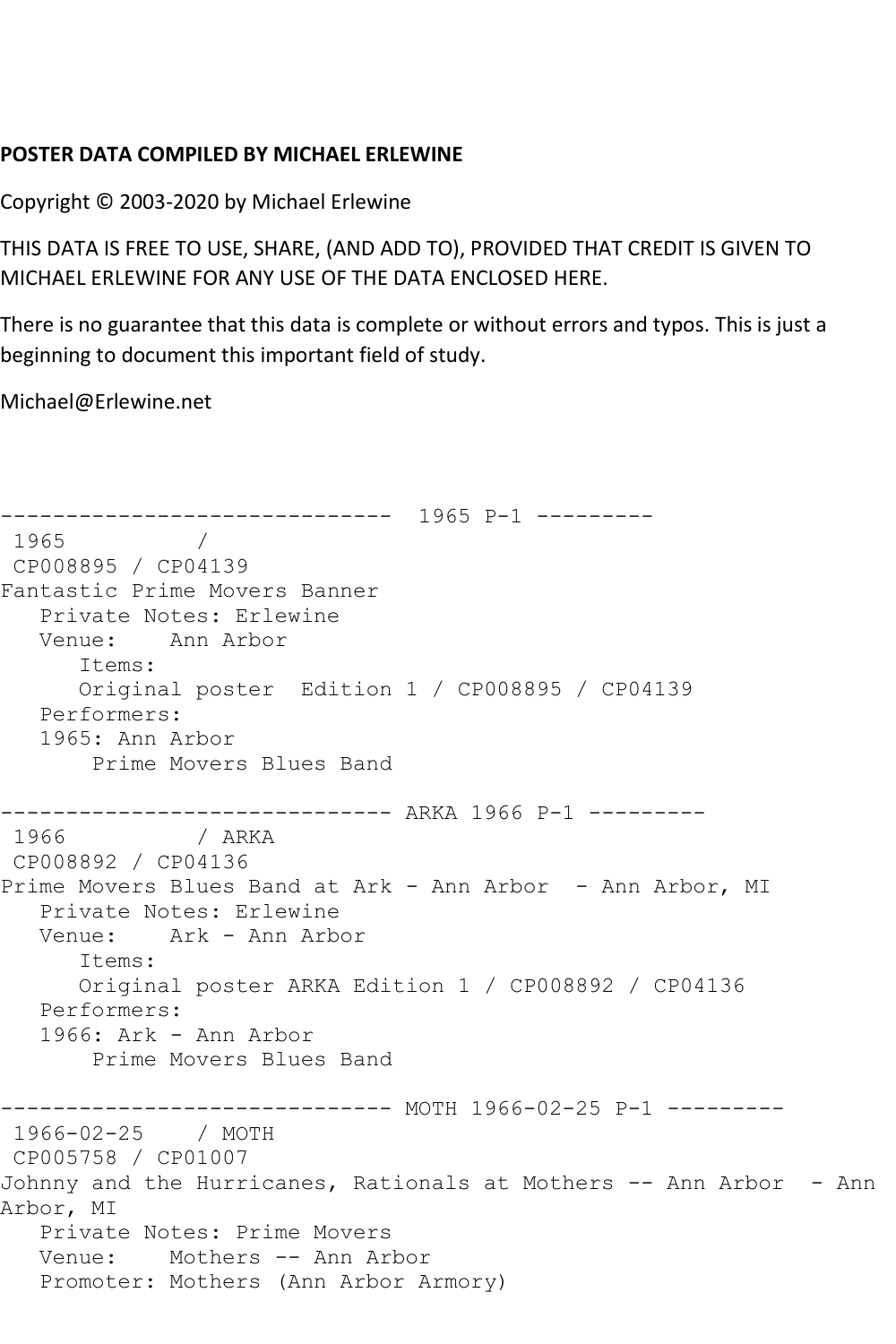Items: Original poster MOTH Edition 1 / CP005758 / CP01007 MOTH / CP019216 / XC006 Performers: 1966-02-25 1966-02-26: Mothers -- Ann Arbor Johnny and the Hurricanes / Rationals / Prime Movers Blues Band ------------------------------ MOTH 1966-03-12 P-1 --------- 1966-03-12 / MOTH CP005757 / CP01006 MC5, Rationals at Mothers -- Ann Arbor - Ann Arbor, MI Private Notes: Prime Movers Venue: Mothers -- Ann Arbor Items: Original poster MOTH Edition 1 / CP005757 / CP01006 MOTH / CP019217 / XC007 Performers: 1966-03-12: Mothers -- Ann Arbor MC5 / Rationals / Prime Movers Blues Band / Bossmen / Terry Knight and the Pack / Mccoys / Deon Jackson 1966-03-18: Contours ------------------------------ 1968-12-20 P --------- 1968-12-20 / CP044945 Mark's Coffee House in Ann Arbor Artist: Michael Erlewine Venue: Mark's Coffee House, Ann Arbor Items: Original poster / CP044945 Performers: 1968-12-20: Mark's Coffee House, Ann Arbor ------------------------------ 1969-05-25 P-1 --------- 1969-05-25 / CP017444 / MEB577 Sun Ra, Astro Infinity Arkestra at Ann Arbor Armory - Ann Arbor, MI Venue: Ann Arbor Armory Items: Original poster Edition 1 / CP017444 / MEB577 / CP017427 / MEB560 Performers: 1969-05-25: Ann Arbor Armory Sun Ra and his Arkestra / Astro Infinity Arkestra / MC5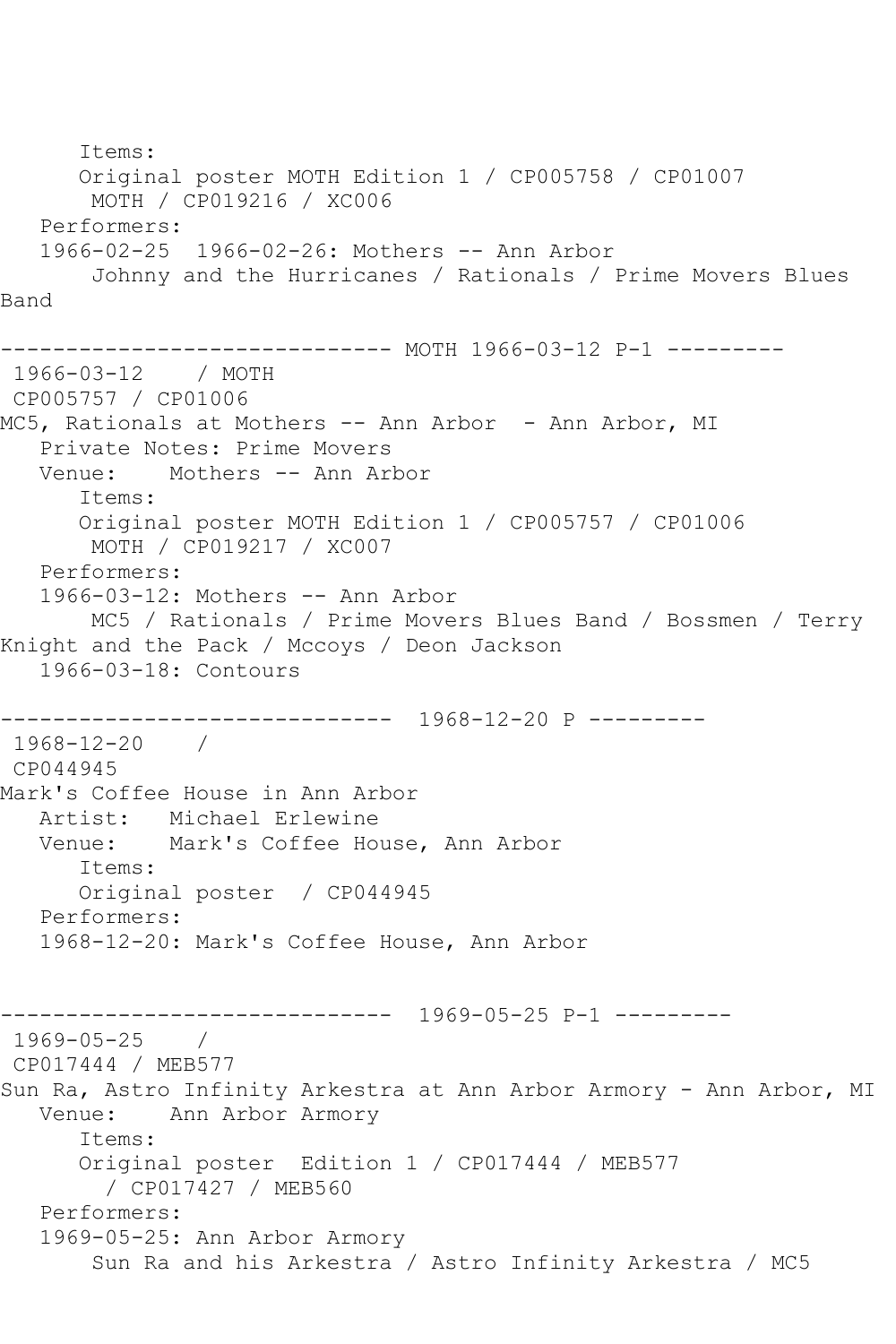------------------------------ 1969-08-01 P --------- 1969-08-01 / CP009082 / CP06237 1st Ann Arbor Blues Festival: Roosevelt Sykes, Fred McDowell Event: First Ann Arbor Blues Festival<br>Venue: Ann Arbor Blues Festival Ann Arbor Blues Festival Items: Original poster / CP009082 / CP06237 Performers: 1969-08-01: Ann Arbor Blues Festival Roosevelt Sykes / Fred McDowell / J.B. Hutto / Jimmy Dawkins / Junior Wells / B.B. King 1969-08-02: Sleepy John Estes / Luther Allison / Clifton Chenier / Otis Rush / Howlin' Wolf / Muddy Waters Blues Band 1969-08-03: Arthur Big Boy Crudup / Jimmy Dawkins / Roosevelt Sykes / Luther Allison / Blue Nebulae / Big Joe Williams / Magic Sam / Big Mama Thornton / Freddie King / Sam Lay Chicago Blues Band / T-Bone Walker / Son House / Charlie Musselwhite / Freddy Roulette / Lighnin' Hopkins / James Cotton Blues Band ------------------------------ OSM 1970-08-07 P --------- 1970-08-07 / OSM CP010475 / CS06235 2nd Ann Arbor Blues Festival at Otis Spann Memorial Field - Ann Arbor, MI<br>:Venue Ann Arbor Blues Festival Items: Original poster OSM / CP010475 / CS06235 Performers: 1970-08-07: Ann Arbor Blues Festival Otis Spann Memorial Field Roosevelt Sykes / Bukka White / Mighty Joe Young / Jimmy Dawkins / John Lee Hooker / Howlin' Wolf 1970-08-08: Harvey Hill / Hound Dog Taylor / lazy Bill Lucas / Juke Boy Bonner / Luther Allison / Albert King / Fred McDowell / Robert Pete Williams / Johnny Shines / Sunnyland Slim / Johnny Young / Joe Turner / T-Bone Walker / Eddie "Cleanhead" Vinson / Bobby Blue Bland 1970-08-09: John Jackson / Papa Lightfoot / Little Brother Montgomery / Carey Bell / Buddy Guy / Otis Rush / Mance Lipscomb / Little Joe Blue / Lowell Fulson / Big Mama Thornton / Little Junior Parker / Son House ------------------------------ AAS 1971 P-1 --------- / AAS CP009990 / CS05085 But Ma! We're In Love at Ann Arbor Sun - Ann Arbor, MI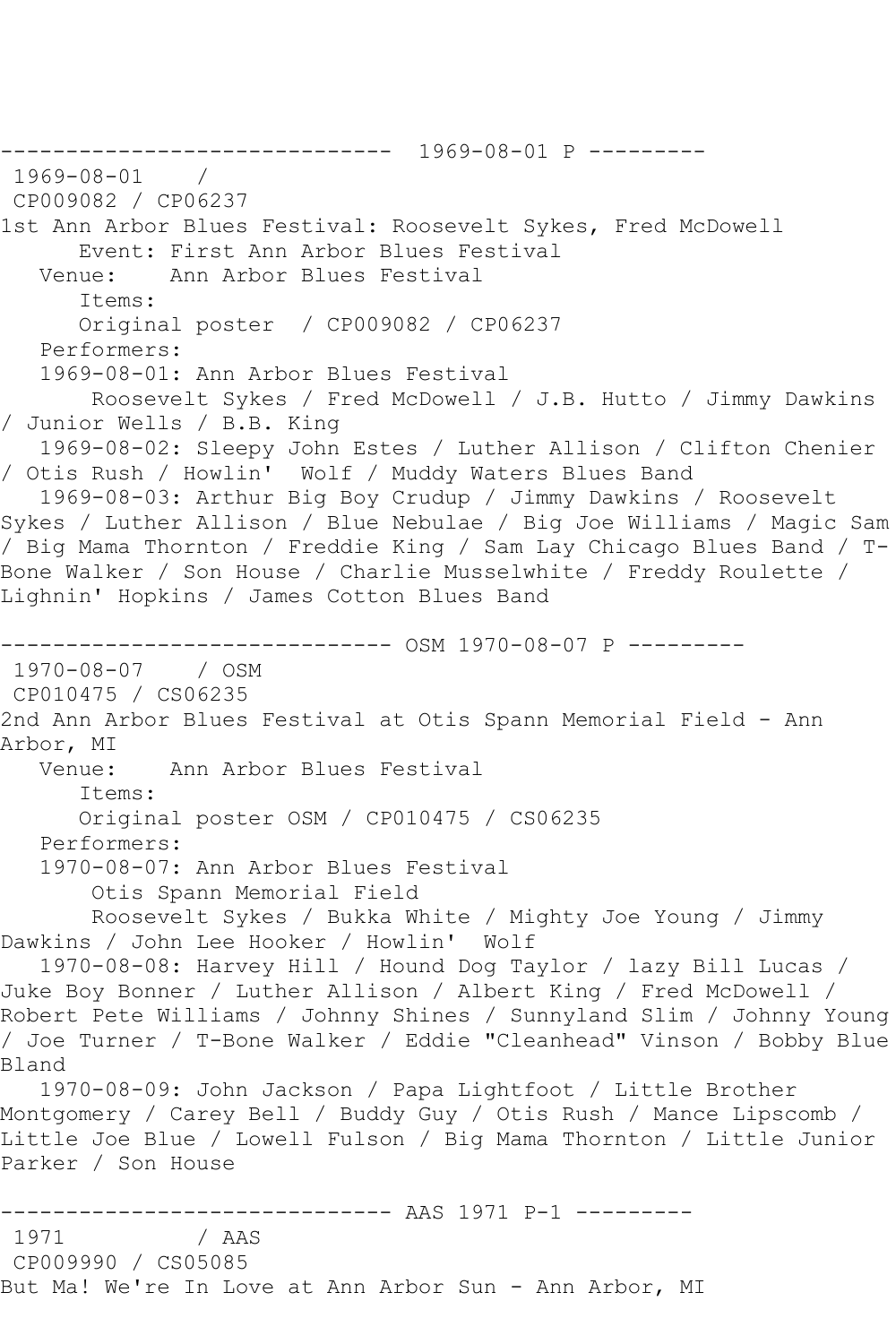Artist: Gary Grimshaw Venue: Ann Arbor Sun Items: Original poster AAS Edition 1 / CP009990 / CS05085 Performers: 1971: Ann Arbor Sun ------------------------------ AAS 1971 P-1 --------- / AAS CP017111 / MEB241 Ann Arbor Sun at Ann Arbor Sun Notes: Gary Grimshaw: I designed the Sun logo and I was also the production manager, for a while. Venue: Ann Arbor Sun Items: Original poster AAS Edition 1 / CP017111 / MEB241 Performers: 1971: Ann Arbor Sun Ann Arbor Sun ------------------------------ AAS 1971 P-1 --------- / AAS CP017112 / MEB242 Ann Arbor Sun - Ann Arbor, MI at Ann Arbor Sun - Ann Arbor, MI Notes: Gary Grimshaw: I designed the Sun logo and I was also the production manager, for a while. Venue: Ann Arbor Sun Items: Original poster AAS Edition 1 / CP017112 / MEB242 Performers: 1971: Ann Arbor Sun Ann Arbor Sun ------------------------------ AAS 1971-06-25 P-1 --------- 1971-06-25 / AAS CP017805 / MED788B Up, Brat at Ann Arbor Sun Benefit: Ann Arbor Sun Artist: Gary Grimshaw Venue: Ann Arbor Sun Items: Original poster AAS Edition 1 / CP017805 / MED788B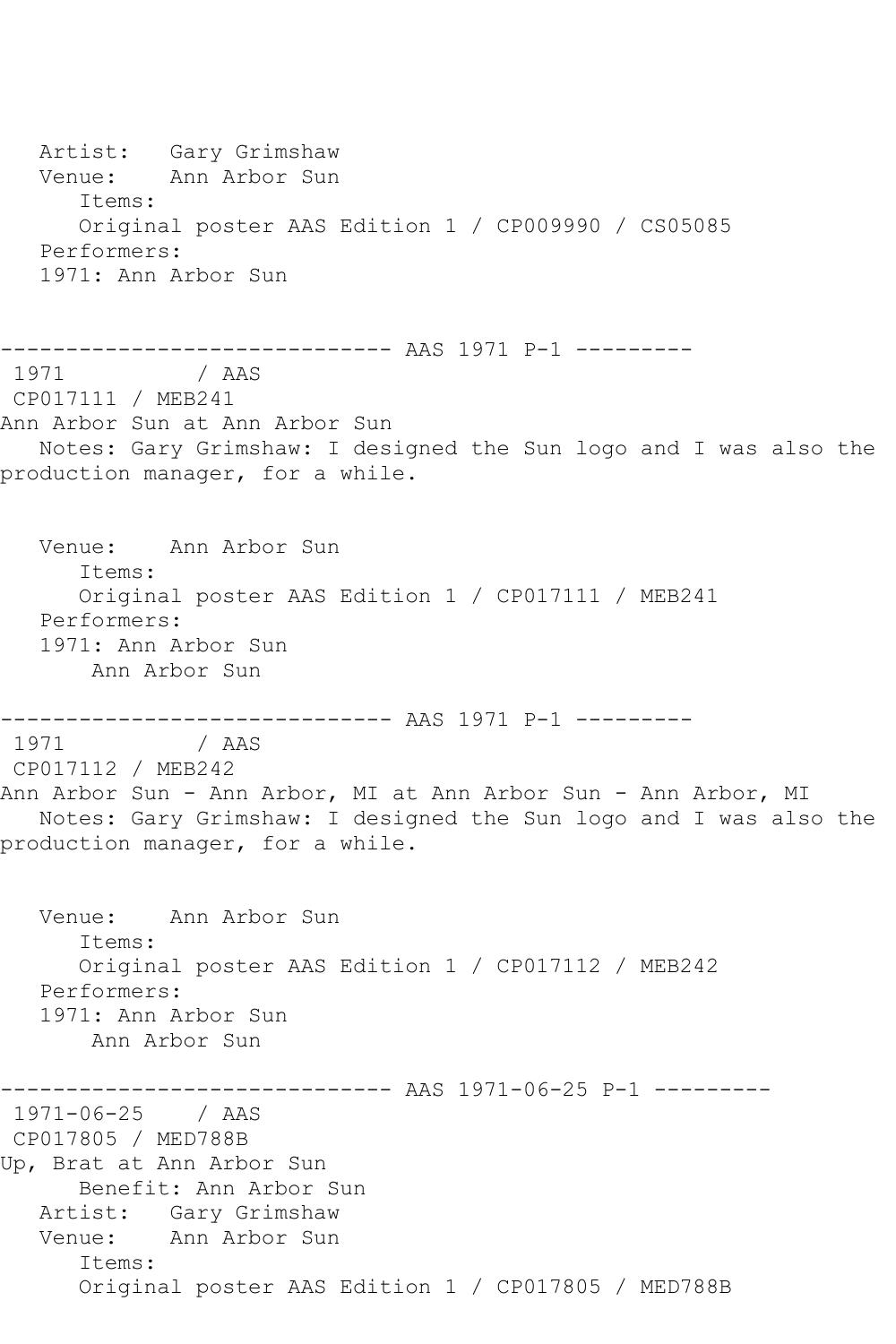Original poster AAS Edition 1 / CP017710 / MED718B Performers: 1971-06-25: Ann Arbor Sun Up / Brat / Bad Foot Blues Band ------------ ARKA 1971-06-25 P-1 ---------1971-06-25 / ARKA CP017740 / MED749 Folk Benefit: Christopher Deloach, Bill Madison at Ark Benefit: John Sinclair Freedom Fund Artist: Gary Grimshaw<br>Venue: Ark - Ann Arb Ark - Ann Arbor Items: Original poster ARKA Edition 1 / CP017740 / MED749 Performers: 1971-06-25 1971-06-26: Ark - Ann Arbor Christopher Deloach / Bill Madison / Chip O'donnell / Barry O'Neill / Jack Quine / David Siglin / Mc Jingles and his Bass ------------------------------ AAS 1971-09-17 P-1 --------- 1971-09-17 / AAS CP010003 / CS05098 Ann Arbor Sun at Ann Arbor Sun Artist: Gary Grimshaw Venue: Ann Arbor Sun Items: Original poster AAS Edition 1 / CP010003 / CS05098 Performers: 1971-09-17 1971-09-30: Ann Arbor Sun Ann Arbor Sun ------------------------------ AAS 1971-09-17 P-1 --------- 1971-09-17 / AAS CP010004 / CS05099 Ann Arbor Tribal Council, Ann Arbor Sun Artist: Gary Grimshaw<br>Venue: Ann Arbor Sun Ann Arbor Sun Items: Original poster AAS Edition 1 / CP010004 / CS05099 Performers: 1971-09-17 1971-09-30: Ann Arbor Sun ------------------------------ AAS 1971-11-12 P-1 --------- 1971-11-12 / AAS CP010014 / CS05109 Nation at Ann Arbor Sun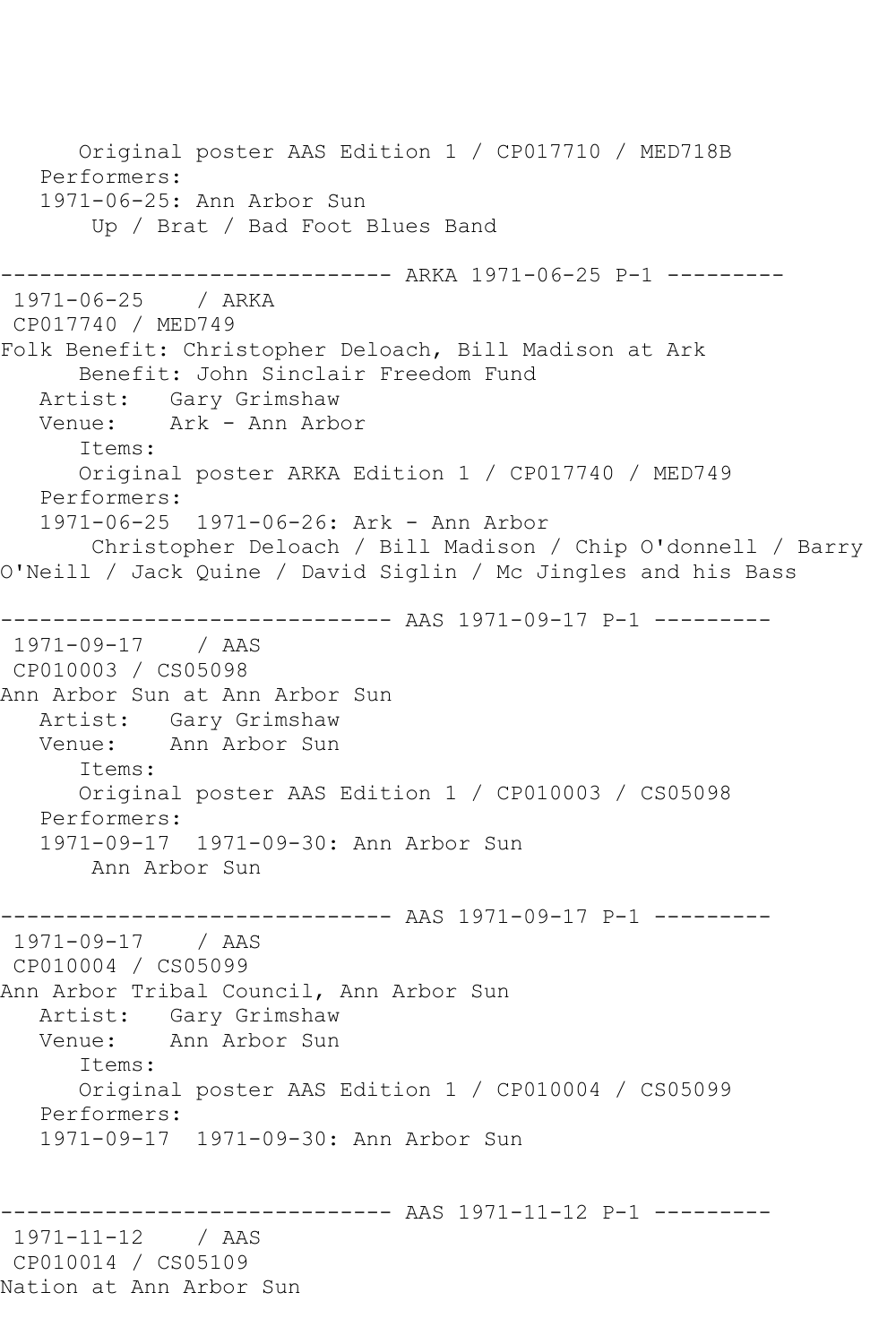Artist: Gary Grimshaw<br>Venue: Ann Arbor Sun Ann Arbor Sun Items: Original poster AAS Edition 1 / CP010014 / CS05109 Performers: 1971-11-12 1971-11-25: Ann Arbor Sun Nation ------------------------------ AAS 1971-11-12 P-1 --------- 1971-11-12 / AAS CP010000 / CS05095 Rock and Roll Dope, Ann Arbor Sun Artist: Gary Grimshaw<br>Venue: Ann Arbor Sun Ann Arbor Sun Items: Original poster AAS Edition 1 / CP010000 / CS05095 Performers: 1971-11-12 1971-11-25: Ann Arbor Sun ------------------------------ AAS 1972-02-18 P-1 --------- 1972-02-18 / AAS CP009997 / CS05092 Use the Power, Register Now, Ann Arbor sun Artist: Gary Grimshaw<br>Venue: Ann Arbor Sun Ann Arbor Sun Items: Original poster AAS Edition 1 / CP009997 / CS05092 Price: 50.00 Performers: 1972-02-18 1972-03-03: Ann Arbor Sun ------------------------------ ABJF 1972-09-08 P-1 --------- 1972-09-08 / ABJF CP017826 / MED801B Ann Arbor Blues and Jazz Festival at Ann Arbor Blues and Jazz Festival Venue: Ann Arbor Blues and Jazz Festival Promoter: Ann Arbor Blues and Jazz Festival Items: Original poster ABJF Edition 1 / CP017826 / MED801B Performers: 1972-09-08: Ann Arbor Blues and Jazz Festival

------------------------------ ABJF 1972-09-08 H-1 ---------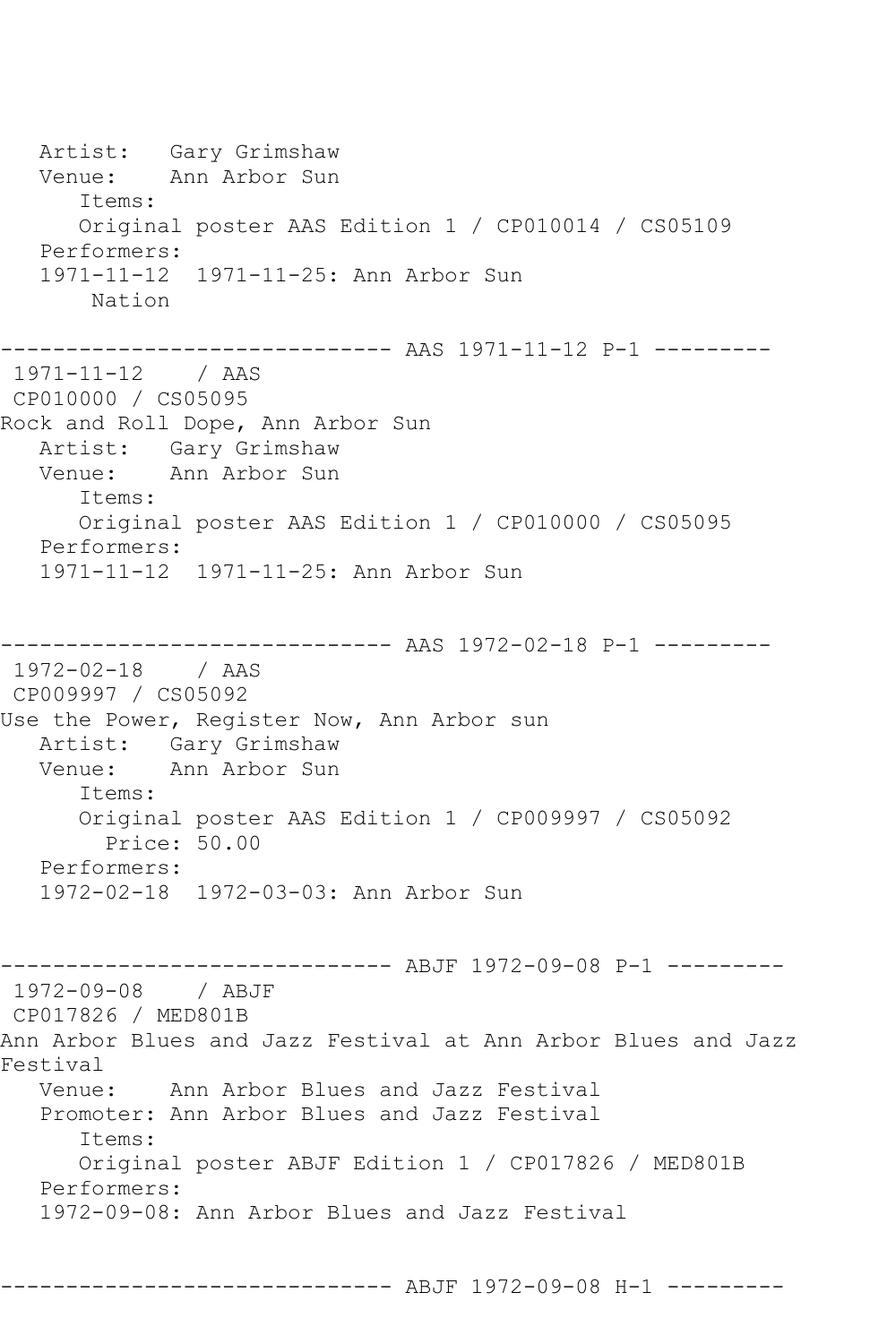1972-09-08 / ABJF CP010039 / CS05135 Ann Arbor Blues and Jazz Festival Artist: Gary Grimshaw<br>Venue: Ann Arbor Blue Ann Arbor Blues and Jazz Festival Promoter: Ann Arbor Blues and Jazz Festival Items: Handbill ABJF Edition 1 / CP010039 / CS05135 Performers: 1972-09-08 1972-09-10: Ann Arbor Blues and Jazz Festival ------------------------------ AAS 1972-12-01 P-1 --------- 1972-12-01 / AAS CP009991 / CS05086 Stroke, Manikoff at Ann Arbor Sun Venue: Ann Arbor Sun Items: Original poster AAS Edition 1 / CP009991 / CS05086 Performers: 1972-12-01 1972-12-02: Ann Arbor Sun Stroke / Manikoff ------------------------------ ABJF 1973 P-1 --------- 1973 / ABJF CP010043 / CS05139 Freddie King at Ann Arbor Blues and Jazz Festival Artist: Gary Grimshaw<br>Venue: Ann Arbor Blue Ann Arbor Blues and Jazz Festival Promoter: Ann Arbor Blues and Jazz Festival Items: Original poster ABJF Edition 1 / CP010043 / CS05139 Performers: 1973: Ann Arbor Blues and Jazz Festival Freddie King -------------------------------- ABJF 1973 P-1 ----------<br>1973 / ABJF / ABJF CP010044 / CS05140 Bobo Jenkins, Eddie Burns at Ann Arbor Blues and Jazz Festival Artist: Gary Grimshaw Venue: Ann Arbor Blues and Jazz Festival Promoter: Ann Arbor Blues and Jazz Festival Items: Original poster ABJF Edition 1 / CP010044 / CS05140 Performers: 1973: Ann Arbor Blues and Jazz Festival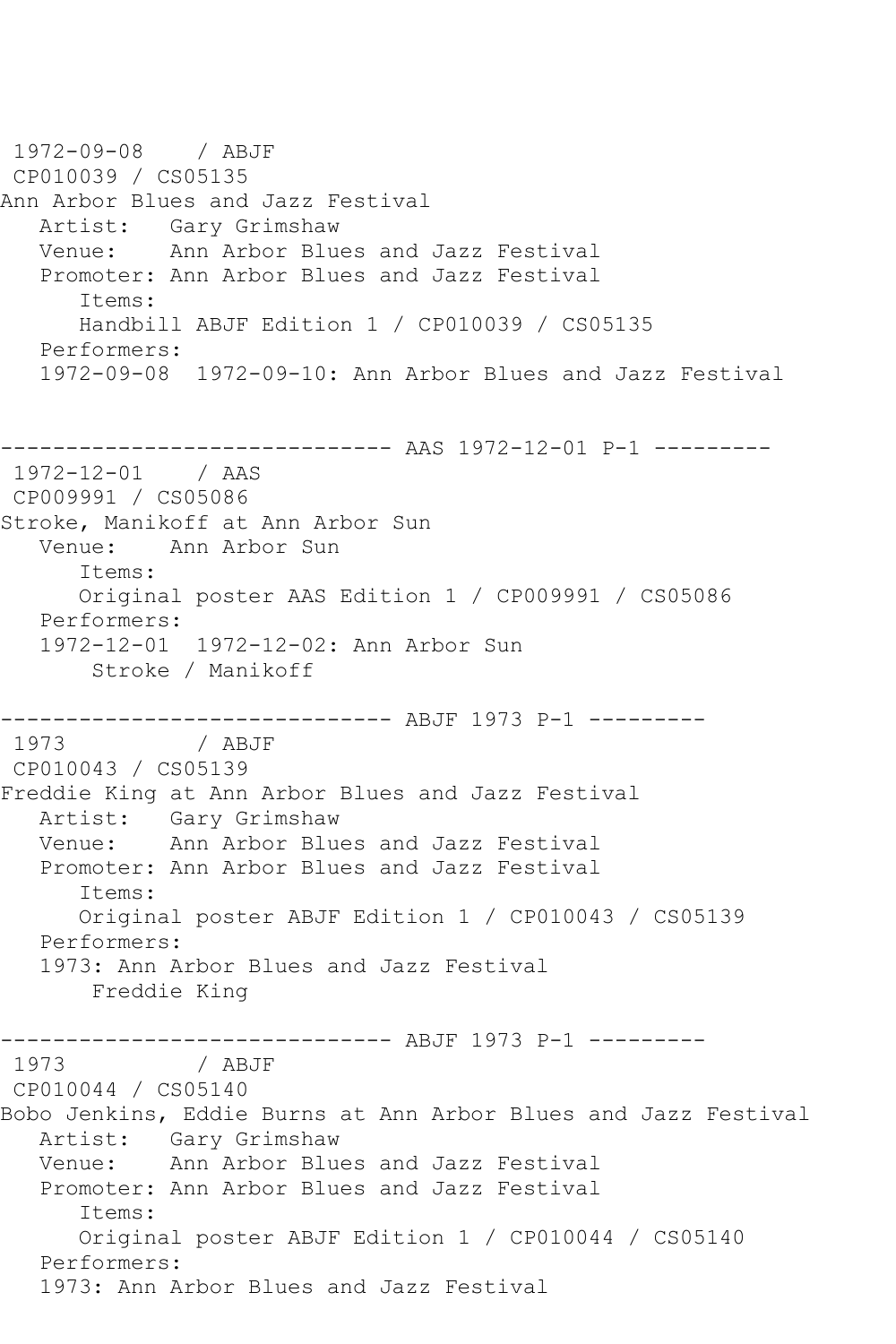------------------------------ ABJF-AABJ 1973 P --------- / ABJF AABJ CP008982 / CP05753 Ann Arbor Blues and Jazz Festival Program Private Notes: \*\*\*\* Venue: Ann Arbor Blues and Jazz Festival Promoter: Ann Arbor Blues and Jazz Festival Items: Original poster ABJF-AABJ / CP008982 / CP05753 Performers: 1973: Ann Arbor Blues and Jazz Festival ------------------------------ 1973-01-18 H --------- 1973-01-18 / CP044345 HRP Mass Meeting! at the Ann Arbor Public Library Venue: Ann Arbor Public Library Promoter: Human Rights Party Items: Handbill / CP044345 Performers: 1973-01-18: Ann Arbor Public Library ------------------------------ ABJF 1973-09 P-1 --------- 1973-09 / ABJF CP017603 / MED675A Ann Arbor Blues and Jazz Festival at Ann Arbor Blues and Jazz Festival Artist: Rainbow Graphics Venue: Ann Arbor Blues and Jazz Festival Promoter: Ann Arbor Blues and Jazz Festival Items: Original poster ABJF Edition 1 / CP017603 / MED675A Performers: 1973-09: Ann Arbor Blues and Jazz Festival ------------------------------ ABJF 1974 H-1 --------- 1974 / ABJF CP010048 / CS05143 Ann Arbor Blues and Jazz Festival 1974 Artist: Gary Grimshaw Venue: Ann Arbor Blues and Jazz Festival

Bobo Jenkins / Eddie Burns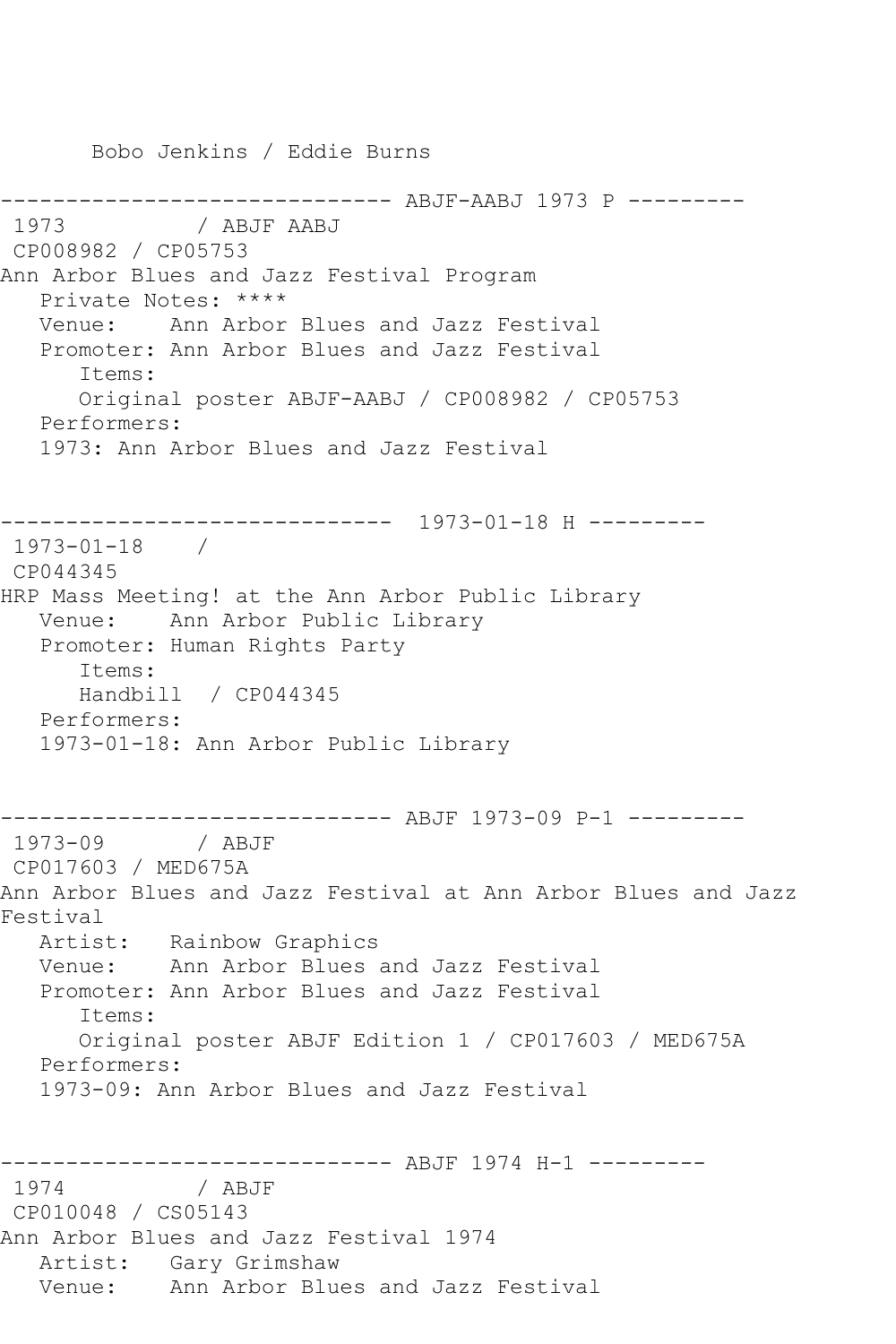Promoter: Ann Arbor Blues and Jazz Festival Items: Handbill ABJF Edition 1 / CP010048 / CS05143 Price: 100.00 Performers: 1974: Ann Arbor Blues and Jazz Festival ------------------------------ SCEN 1974-02-10 P-1 --------- 1974-02-10 / SCEN CP017647 / MED691B Rock and Roll at the Scene, Ann Arbor Notes: NONE Artist: John Benson Venue: Scene, Ann Arbor Items: Original poster SCEN Edition 1 / CP017647 / MED691B Performers: 1974-02-10: Scene, Ann Arbor ------------------------------ 1974-08-09 P-1 --------- 1974-08-09 / CP017637 / MED686B Bob Seger, Rockets at Ann Arbor - Ann Arbor, MI Artist: Rainbow Graphics Venue: Ann Arbor Items: Original poster Edition 1 / CP017637 / MED686B Performers: 1974-08-09: Ann Arbor Bob Seger / Rockets / Rabbits ------------------------------ ABJF 1974-09 PS-1 --------- 1974-09 / ABJF CP010045 / CS05141 John Sinclair at Ann Arbor Blues and Jazz Festival Notes: A pass he could not use, since the authorities would not let him cross the border into Canada. Artist: Gary Grimshaw Venue: Ann Arbor Blues and Jazz Festival Promoter: Ann Arbor Blues and Jazz Festival Items: ABJF Edition 1 / CP010045 / CS05141 Performers: 1974-09: Ann Arbor Blues and Jazz Festival John Sinclair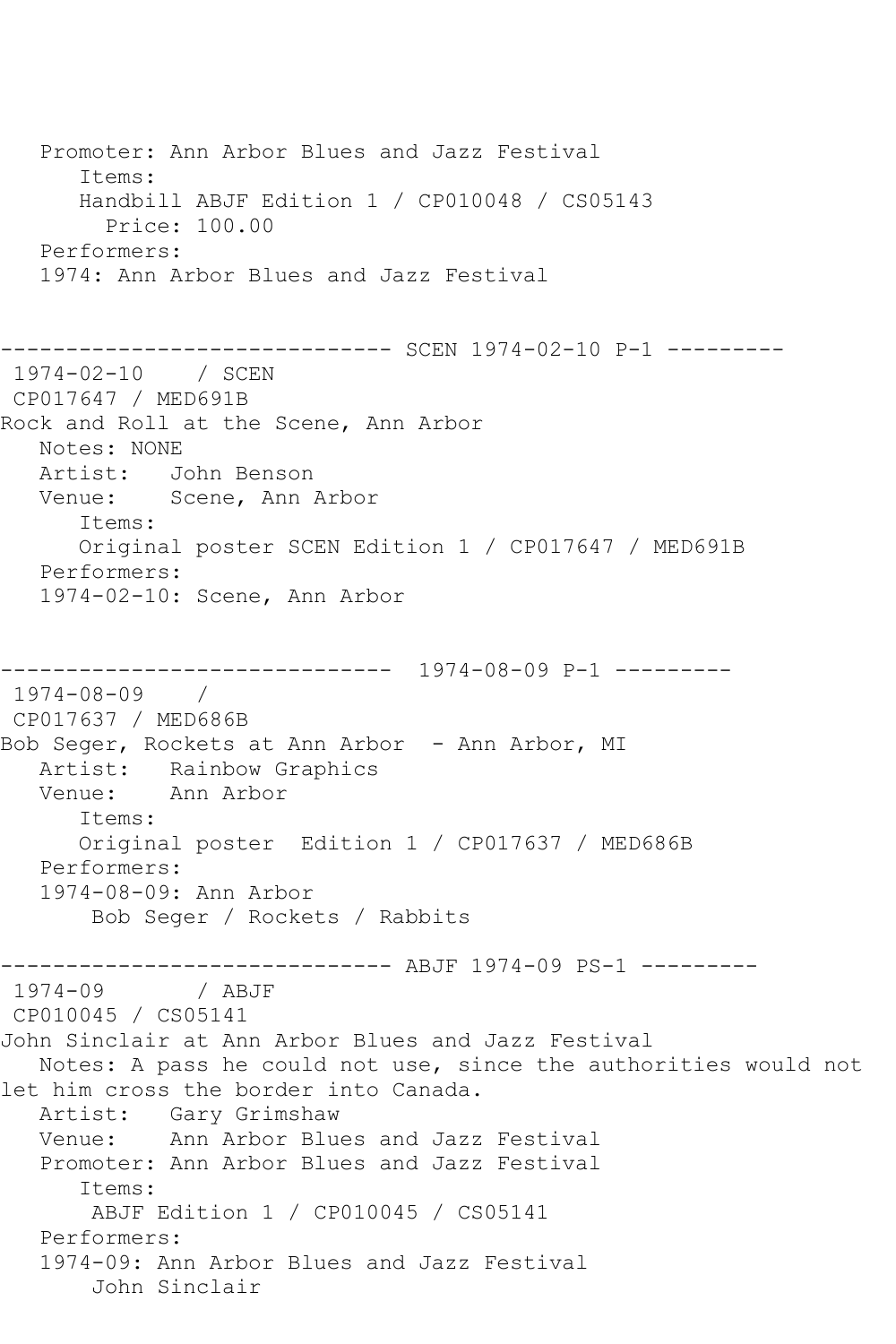------------------------------ ABJF 1974-09-06 BS-1 --------- 1974-09-06 / ABJF CP010046 / CS05141A Ann Arbor Blues and Jazz Festival 1974 Venue: Ann Arbor Blues and Jazz Festival Promoter: Ann Arbor Blues and Jazz Festival Items: Bumper Sticker ABJF Edition 1 / CP010046 / CS05141A ABJF / CP012523 / CS5141A Performers: 1974-09-06 1974-09-08: Ann Arbor Blues and Jazz Festival ------------------------------- AAS 1976-09 P-1 ---------<br>1976-09 / AAS / AAS CP017109 / MEB239 Ann Arbor Sun at Ann Arbor Sun Venue: Ann Arbor Sun Items: Original poster AAS Edition 1 / CP017109 / MEB239 Performers: 1976-09: Ann Arbor Sun Ann Arbor Sun ------------------------------ 1978-10-09 P-1 --------- 1978-10-09 / CP017309 / MEB440 Milestone Jazz Stars, Ron Carter at Ann Arbor - Ann Arbor, MI Venue: Ann Arbor Promoter: Eclipse Items: Original poster Edition 1 / CP017309 / MEB440 Performers: 1978-10-09: Ann Arbor Milestone Jazz Stars / Ron Carter / Sonny Rollins / Mccoy Tyner 1978-10-10: Cecil Taylor 1978-12-05: Count Basie / Joe Williams ------------------------------ AAHB 1979-04-01 H --------- 1979-04-01 / AAHB CP044746 9thj Annual Ann Arbor Hash Bash - Ann Arbor, MI Venue: Ann Arbor Hash Bash Items: Handbill AAHB / CP044746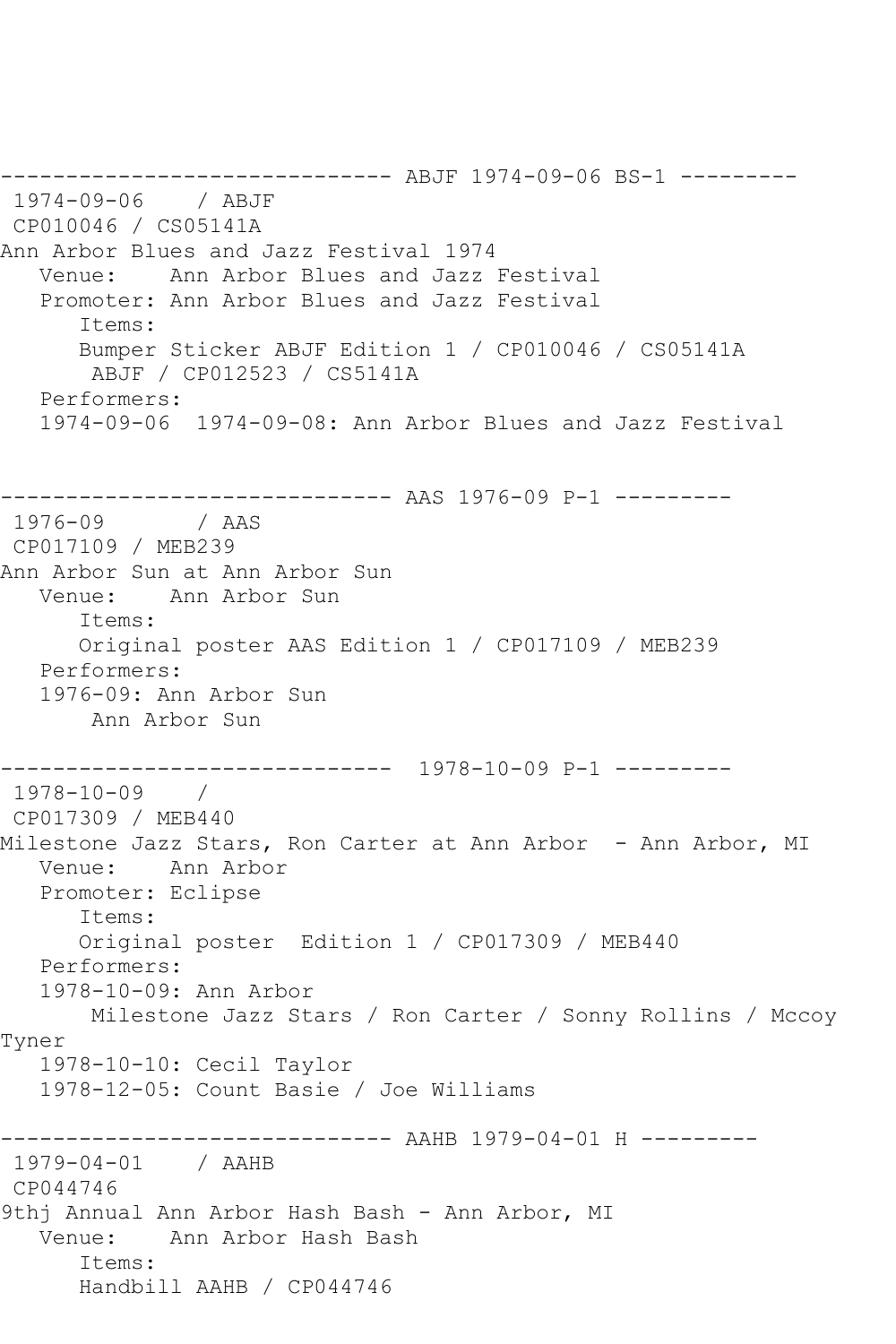Performers: 1979-04-01: Ann Arbor Hash Bash ------------------------------ 1979-11-17 P --------- 1979-11-17 / CP030040 / NB10070 Rock and Roll Revue, Sonics at Ann Arbor Armory - Ann Arbor, MI Artist: Gary Grimshaw Venue: Ann Arbor Armory Items: Original poster / CP030040 / NB10070 Performers: 1979-11-17: Ann Arbor Armory Rock and Roll Revue / Sonics / Rendezvous band / At Random / Steve Newhouse / Nuke-A-Billies ------------------------------ 1979-11-17 P --------- 1979-11-17 / CP053219 / CP053219 1st Annual Ann Arbor Rock and Roll Revue Artist: Gary Grimshaw Venue: Ann Arbor Armory Items: Original poster / CP053219 / CP053219 Performers: 1979-11-17: Ann Arbor Armory Sonic's Rendezvous Band / At Random / Steve Newhouse and the Nuke a Billies ------------------------------ 197? P-1 --------- 197? / CP017282 / MEB413 Rainbow Productions at Ann Arbor - Ann Arbor, MI Notes: Gary Grimshaw: This is my design, but it was modified by someone else, who did the colorizing. This happened about the time I moved to Detroit. Michael Erlewine: Would you have minded someone modifying your art or wouldn't you have cared? Gary Grimshaw: I wouldn't have cared. 43b,43c Gary Grimshaw: If was also used by WRIF, as window stickers. Artist: Gary Grimshaw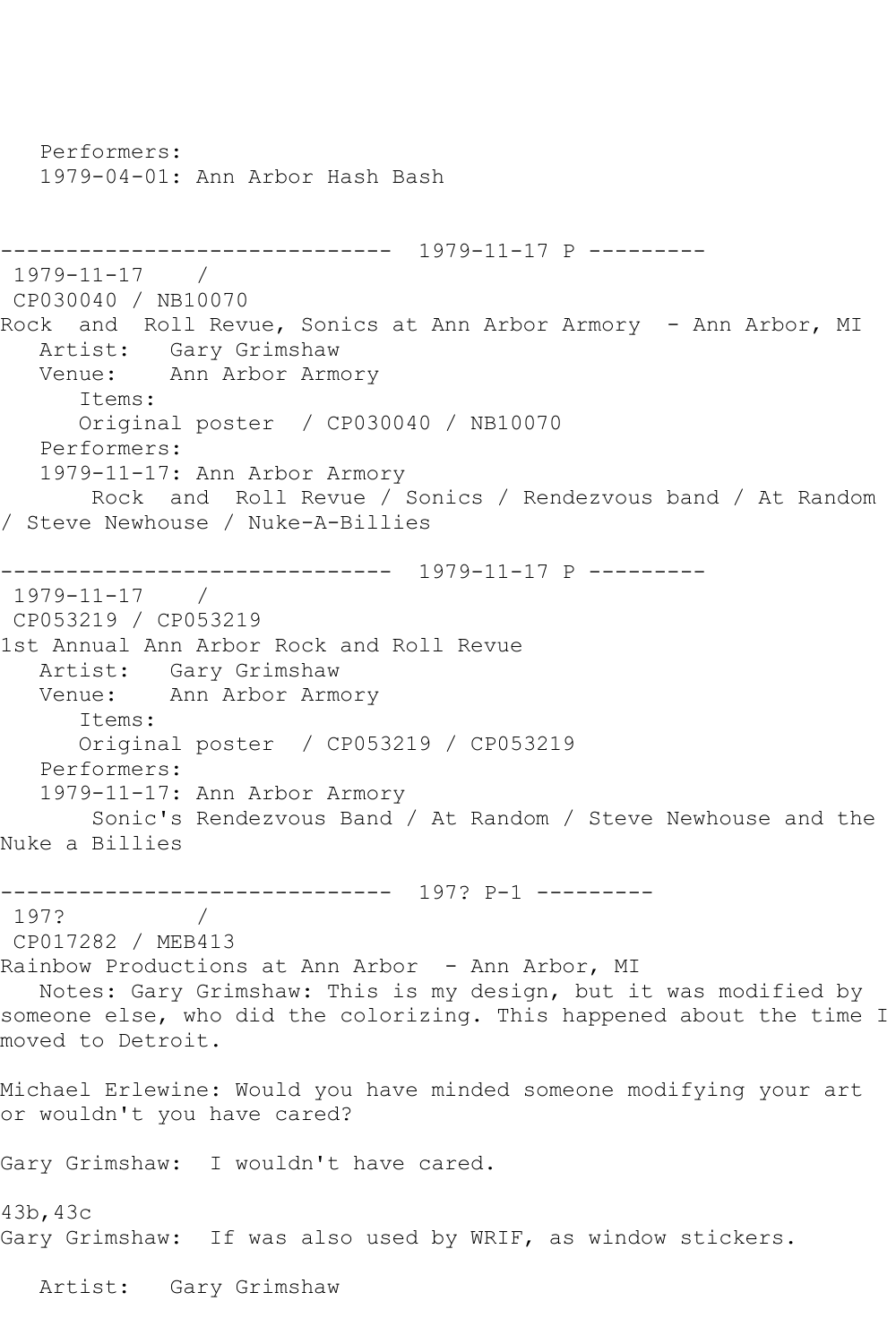Venue: Ann Arbor Items: Original poster Edition 1 / CP017282 / MEB413 Performers: 197?: Ann Arbor Rainbow Productions ------------------------------ DIAG 1992 P-1 --------- 1992 / DIAG CP043220 21st Annual Hash Bash in Ann Arbor Private Notes: Arminski Artist: Mark Arminski Venue: U. of M. Diag, Ann Arbor Items: Original poster DIAG Edition 1 / CP043220 Price: 100.00 Handbill DIAG Edition 1 / CP070141 Performers: 1992: U. of M. Diag, Ann Arbor ------------------------------ DIAG 1993-04-03 P --------- 1993-04-03 / DIAG CP043209 22nd Annual Hash Bash in Ann Abor Private Notes: Arminski N/A Artist: Mark Arminski Venue: U. of M. Diag, Ann Arbor Items: Original poster DIAG / CP043209 Performers: 1993-04-03: U. of M. Diag, Ann Arbor ------------------------------ DIAG 1994-04-02 P --------- 1994-04-02 / DIAG CP043205 23rd Annual Hash Bash in Ann Arbor Private Notes: Arminski Artist: Mark Arminski Venue: U. of M. Diag, Ann Arbor Items: Original poster DIAG / CP043205 Price: 25.00 Performers: 1994-04-02: U. of M. Diag, Ann Arbor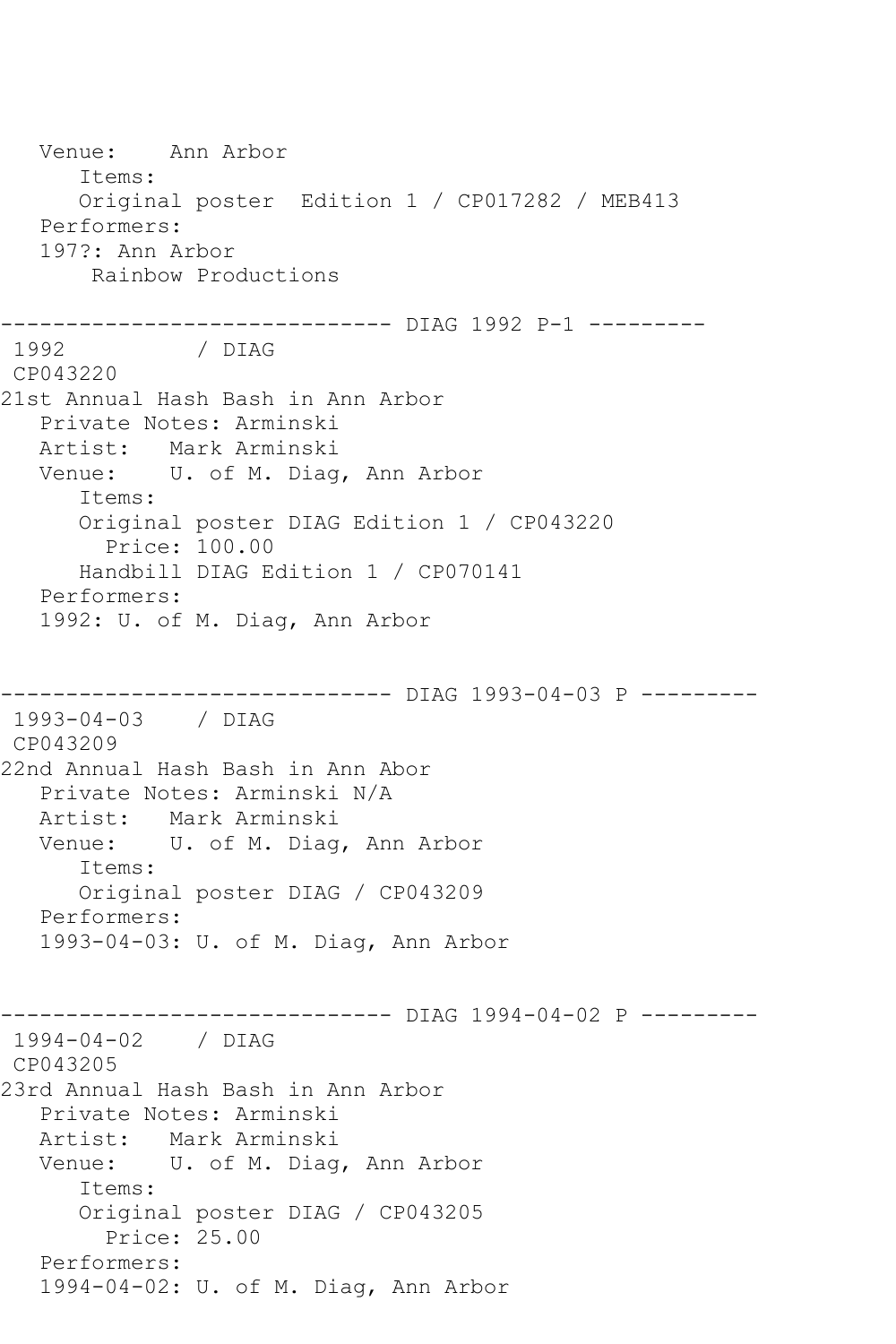------------------------------ ARKA-MA-030 1995-04-08 P-1 --------- 1995-04-08 / ARKA MA-030 CP007486 / CP02730 Patti Smith, Lenny Kaye at Ark - Ann Arbor - Ann Arbor, MI Private Notes: Arminski N/A Artist: Mark Arminski Venue: Ark - Ann Arbor Items: Original poster ARKA-MA-030 Edition 1 / CP007486 / CP02730 Handbill ARKA-MA-030 Edition 1 / CP008678 / CP03923 ARKA-MA-030 / NONE / ARM030 Performers: 1995-04-08: Ark - Ann Arbor Patti Smith / Lenny Kaye / Kimberly Smith ------------------------------ -MA-9609 1996-04-07 P-1 --------- 1996-04-07 / MA-9609 CP007528 / CP02772 25th Annual Hash Bash Private Notes: Arminski Benefit: 25th Series: 25th Annual Artist: Mark Arminski<br>Venue: 25th Ann Arbo 25th Ann Arbor Hash Bash Items: Original poster -MA-9609 Edition 1 / CP007528 / CP02772 Price: 100.00 Handbill -MA-9609 Edition 1 / CP008722 / CP03967 Price: 10.00 -MA-9609 / CP003547 / ARM9609 Performers: 1996-04-07: 25th Ann Arbor Hash Bash ------------------------------ ARKA-MA-9806 1998-04-16 P-1 --------- 1998-04-16 / ARKA MA-9806 CP007591 / CP02835 DR. John the Night Tripper at Ark - Ann Arbor - Ann Arbor, MI Notes: This item appears in the book 'The Art of Modern Rock' as AMR # 082.3 Private Notes: Arminski Artist: Mark Arminski Venue: Ark - Ann Arbor Items: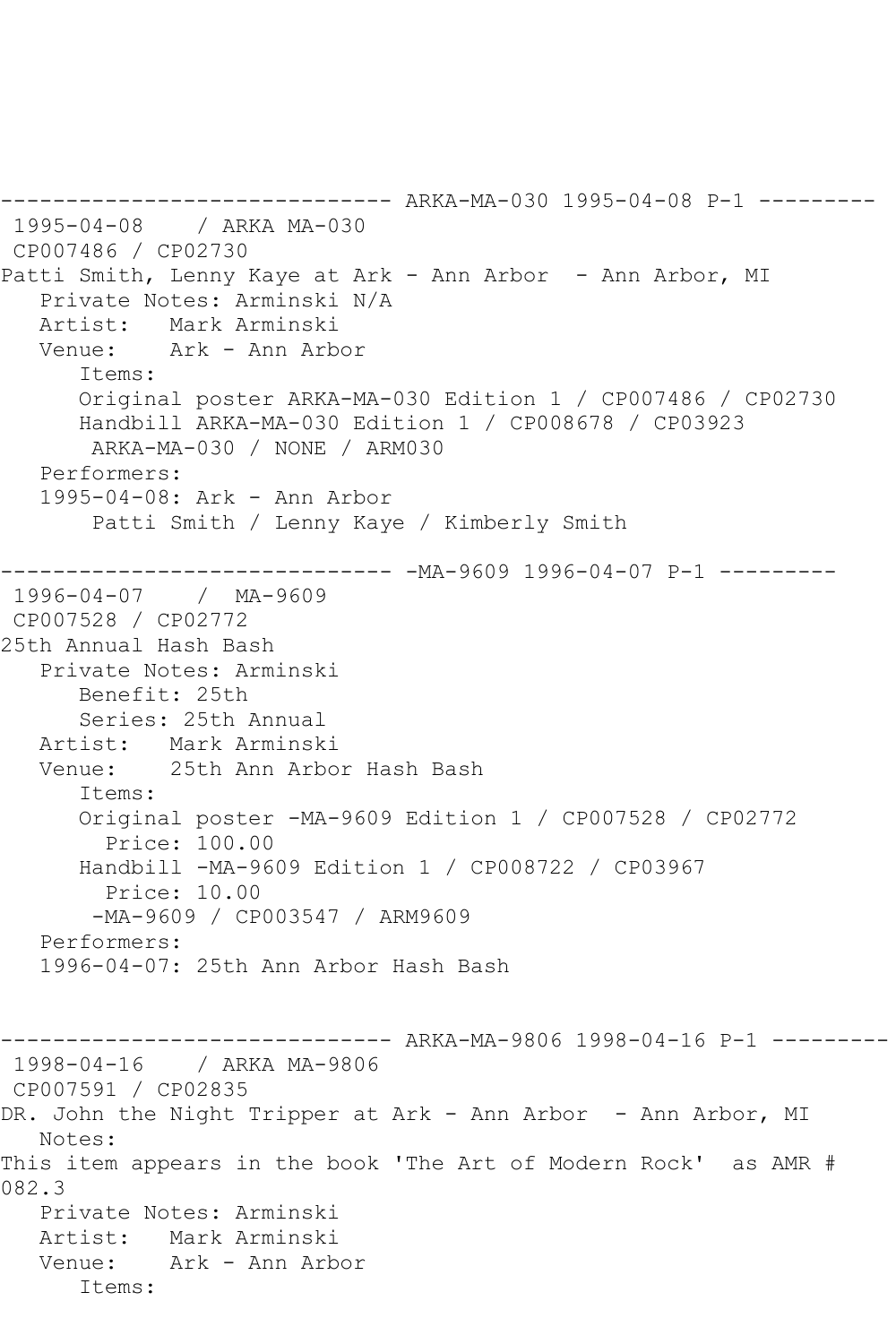Original poster ARKA-MA-9806 Edition 1 / CP007591 / CP02835 Price: 75.00 Handbill ARKA-MA-9806 Edition 1 / CP008794 / CP04039 ARKA-MA-9806 / CP003616 / ARM9806 Performers: 1998-04-16: Ark - Ann Arbor DR. John the Night Tripper ------------------------------ AAHB-MA-9907 1999 P-1 --------- / AAHB MA-9907 CP003640 / ARM9907 28th Annual Hash Bash in Ann Arbor Private Notes: Arminski Series: 28th Annual Artist: Mark Arminski Venue: Ann Arbor Hash Bash Items: Original poster AAHB-MA-9907 Edition 1 / CP003640 / ARM9907 Price: 30.00 Handbill AAHB-MA-9907 / CP007609 / CP02853 Price: 5.00 Performers: 1999: Ann Arbor Hash Bash ------------------------------ ARKA 19zz-01-11 P-1 --------- 19zz-01-11 / ARKA CP016833 / MEB060D Golden Ring, Ed and Penny Trickett at Ark - Ann Arbor - Ann Arbor, MI Venue: Ark - Ann Arbor Items: Original poster ARKA Edition 1 / CP016833 / MEB060D Performers: 19zz-01-11 19zz-01-12: Ark - Ann Arbor Golden Ring / Ed and Penny Trickett / George and Gerry Armstrong / Ruth Meyer 19zz-01-18: Patrick Sky 19zz-01-25: Norman Kennedy ------------------------------ ARKA 19zz-02-07 P-1 --------- 19zz-02-07 / ARKA CP016832 / MEB060C Paul Siebel, Ceilidth at Ark - Ann Arbor - Ann Arbor, MI Venue: Ark - Ann Arbor Items: Original poster ARKA Edition 1 / CP016832 / MEB060C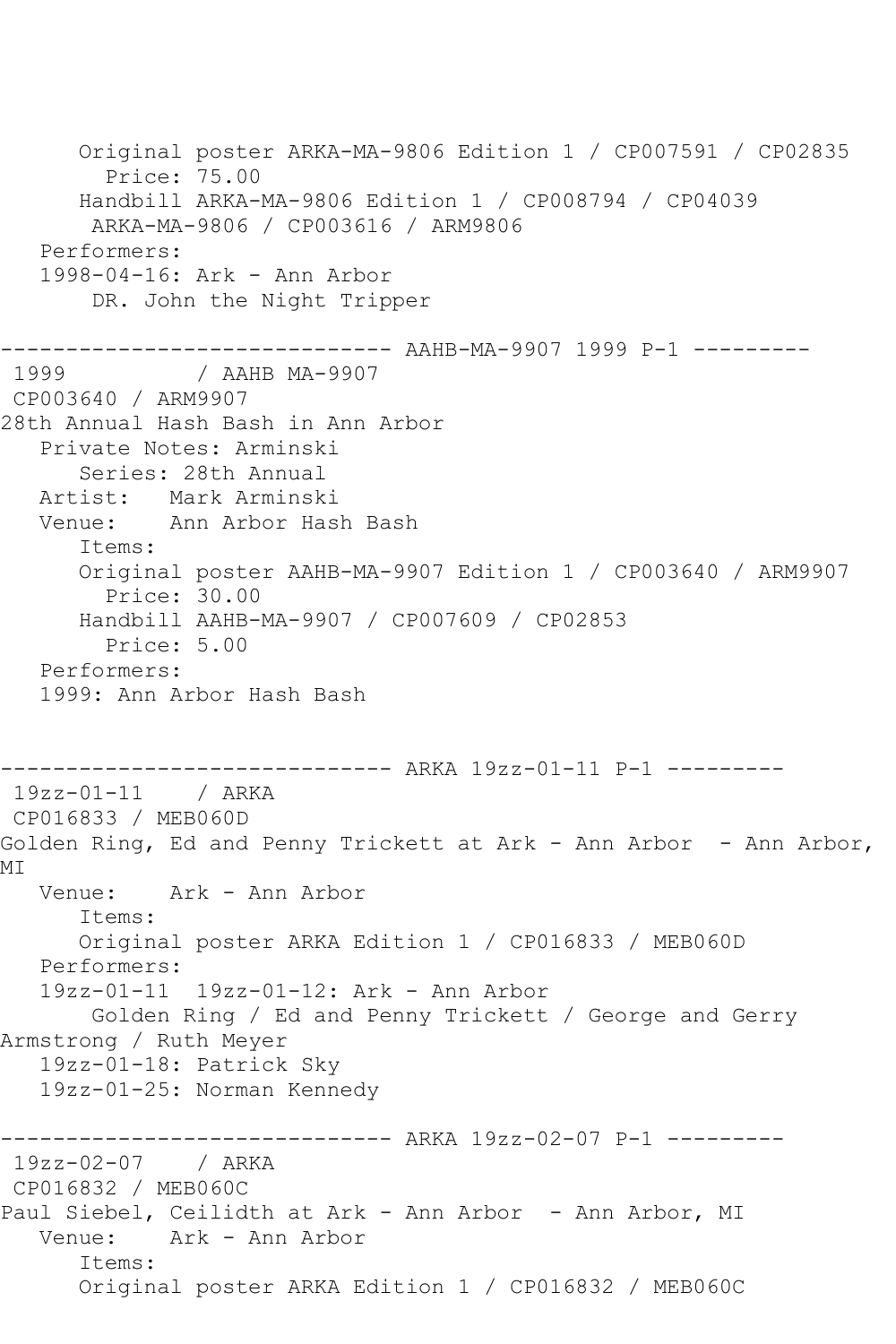Performers: 19zz-02-07 19zz-02-09: Ark - Ann Arbor Paul Siebel 19zz-02-14: Ceilidth / Michael Cooney / Joe Hickerson / Sam Hinton / Barry O'Neill 19zz-02-21: Jean Redpath ------------------------------ 19zz-02-12 H ---------  $19zz-02-12$  / CP044292 Help the People's Ballroom and Community Center Rise Again! Venue: Ann Arbor City Council Items: Handbill / CP044292 Performers: 19zz-02-12: Ann Arbor City Council ------------------------------ 19zz-02-26 H --------- 19zz-02-26 / CP044770 Ann Arbor Voter Registration Week Venue: Ann Arbor Items: Handbill / CP044770 Performers: 19zz-02-26 19zz-03-03: Ann Arbor ------------------------------ ARKA 19zz-03-08 P-1 --------- 19zz-03-08 / ARKA CP016831 / MEB060B Sonia Maline, Allen Soares at Ark - Ann Arbor - Ann Arbor, MI Venue: Ark - Ann Arbor Items: Original poster ARKA Edition 1 / CP016831 / MEB060B Performers: 19zz-03-31: Ark - Ann Arbor Sonia Maline 19zz-04-04: Allen Soares / Gen. Wilcox 19zz-04-05 19zz-04-06: Bruce Phillips 19zz-04-07: Mike Smith / Jay Stielstra 19zz-04-12: A. Bain / Boys of the Lough 19zz-04-19: Jean Ritchie 19zz-04-21: Chris Deloach 19zz-03-08 19zz-03-09: Biff Rose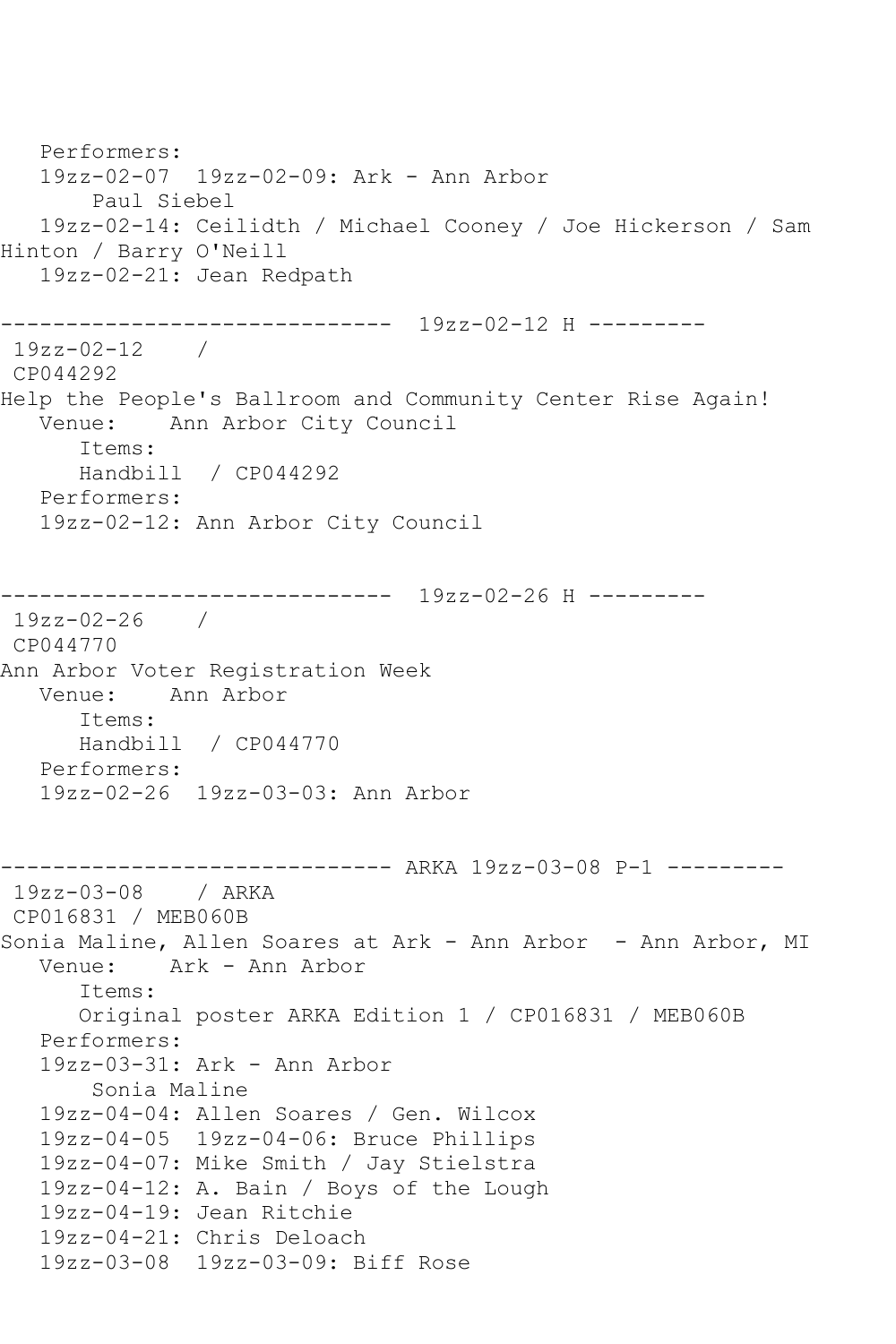------------------------------ ARKA 19zz-03-10 P-1 --------- 19zz-03-10 / ARKA CP016830 / MEB060A John Prine, Owen Mcbride at Ark - Ann Arbor - Ann Arbor, MI Ark - Ann Arbor Items: Original poster ARKA Edition 1 / CP016830 / MEB060A Performers: 19zz-03-10: Ark - Ann Arbor John Prine 19zz-03-15: Owen Mcbride 19zz-03-22: Joe Henderson 19zz-03-29: Bessie Jones / Georgia Sea / Island Singers ------------------------------ ARKA 19zz-03-14 P-1 --------- 19zz-03-14 / ARKA CP016838 / MEB062A Glenn Orlin, Bill Steele at Ark - Ann Arbor - Ann Arbor, MI Venue: Ark - Ann Arbor Items: Original poster ARKA Edition 1 / CP016838 / MEB062A Performers: 19zz-03-14 19zz-03-15: Ark - Ann Arbor Glenn Orlin 19zz-03-16: Bill Steele 19zz-03-21 19zz-03-22: National Recovery Act / David Prine / Tyler Wilson 19zz-03-28 19zz-03-29: Highwoods String Band 19zz-04-04 19zz-04-05: Michael Cooney ------------------------------ HIL 19zz-03-30 P-1 --------- 19zz-03-30 / HIL CP019289 / XD023 Queen Ida, John Hartford at Ark - Ann Arbor - Ann Arbor, MI Venue: Ark - Ann Arbor Items: Original poster HIL Edition 1 / CP019289 / XD023 Performers: 19zz-03-30: Ark - Ann Arbor Queen Ida 19zz-03-31 19zz-04-01: John Hartford 19zz-04-02: Joe and Antoinete Mckenna 19zz-04-03: Mike Cross ------------------------------ 19zz-05-21 P --------- 19zz-05-21 /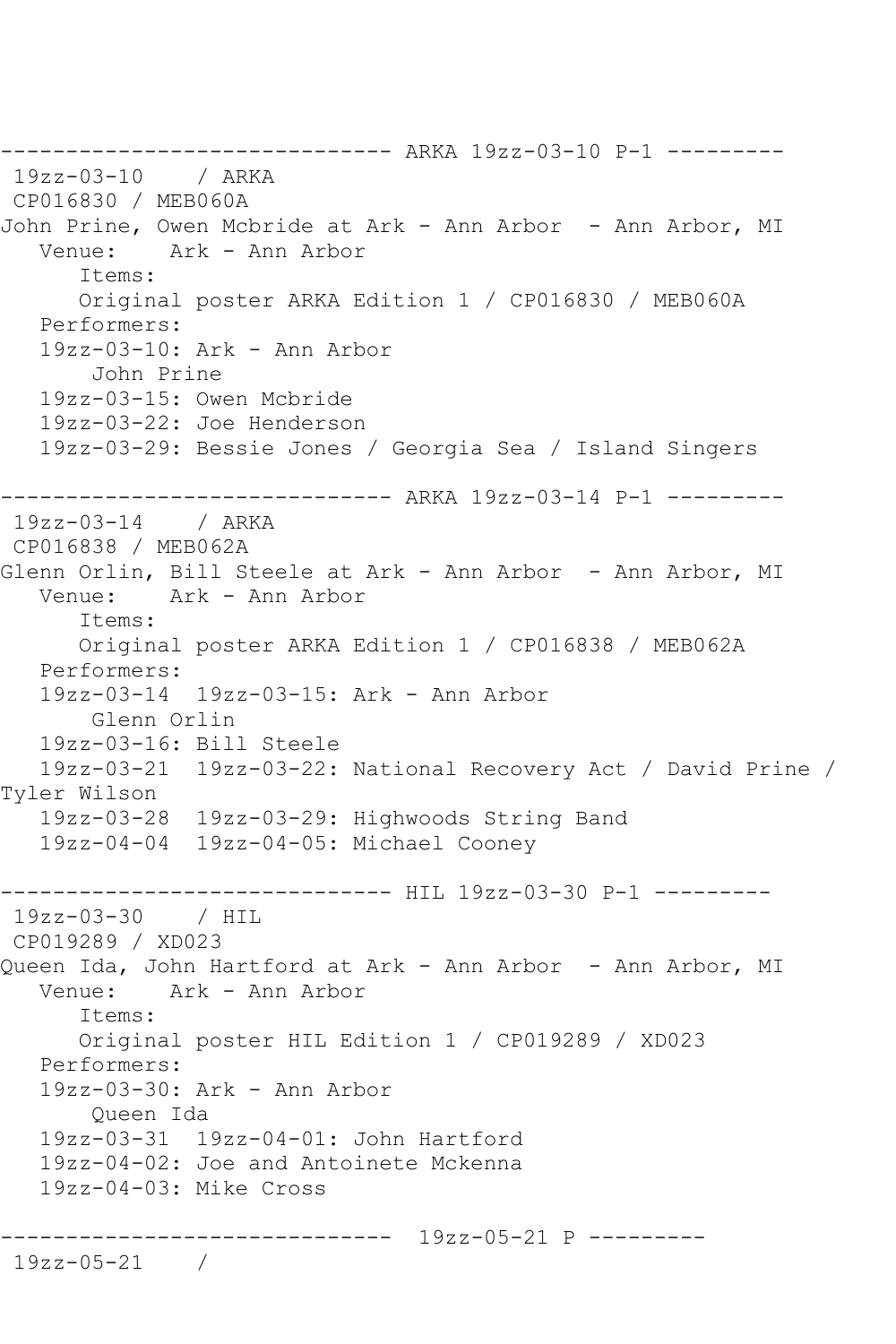Republicans to Off \$5 Weed Law Venue: Ann Arbor City Council Promoter: Ann Arbor Tribal Council Items: Original poster / Performers: 19zz-05-21: Ann Arbor City Council ------------------------------ ARKA 19zz-09-06 P-1 --------- 19zz-09-06 / ARKA CP016835 / MEB061B Norman Blake, David Amram at Ark - Ann Arbor - Ann Arbor, MI Venue: Ark - Ann Arbor Items: Original poster ARKA Edition 1 / CP016835 / MEB061B Performers: 19zz-09-06 19zz-09-08: Ark - Ann Arbor Norman Blake 19zz-09-13 19zz-09-14: David Amram 19zz-09-20 19zz-09-21: Elizabeth Cotton 19zz-09-27 19zz-09-28: John Roberts / Tony Barrand 19zz-09-30 19zz-10-01: Geoff Muldaur / Amos Garrett 19zz-09-22: Tracy Schwartz ------------------------------ ARKA 19zz-10-04 P-1 --------- 19zz-10-04 / ARKA CP016836 / MEB061C Paul Geremia, Kate and Anna Mcgarrigle at Ark Venue: Ark - Ann Arbor Items: Original poster ARKA Edition 1 / CP016836 / MEB061C Performers: 19zz-10-04 19zz-10-05: Ark - Ann Arbor Paul Geremia 19zz-10-11 19zz-10-12: Kate Mcgarrigle / Roma Bran 19zz-10-18 19zz-10-19: Diana Marcovitz / Sam Leopold 19zz-10-25 19zz-10-27: Biff Rose ------------------------------ ARKA 19zz-11-01 P-1 --------- 19zz-11-01 / ARKA CP016834 / MEB061A Boys of the Lough, Michael Cooney at Ark - Ann Arbor - Ann Arbor, MI Venue: Ark - Ann Arbor Items: Original poster ARKA Edition 1 / CP016834 / MEB061A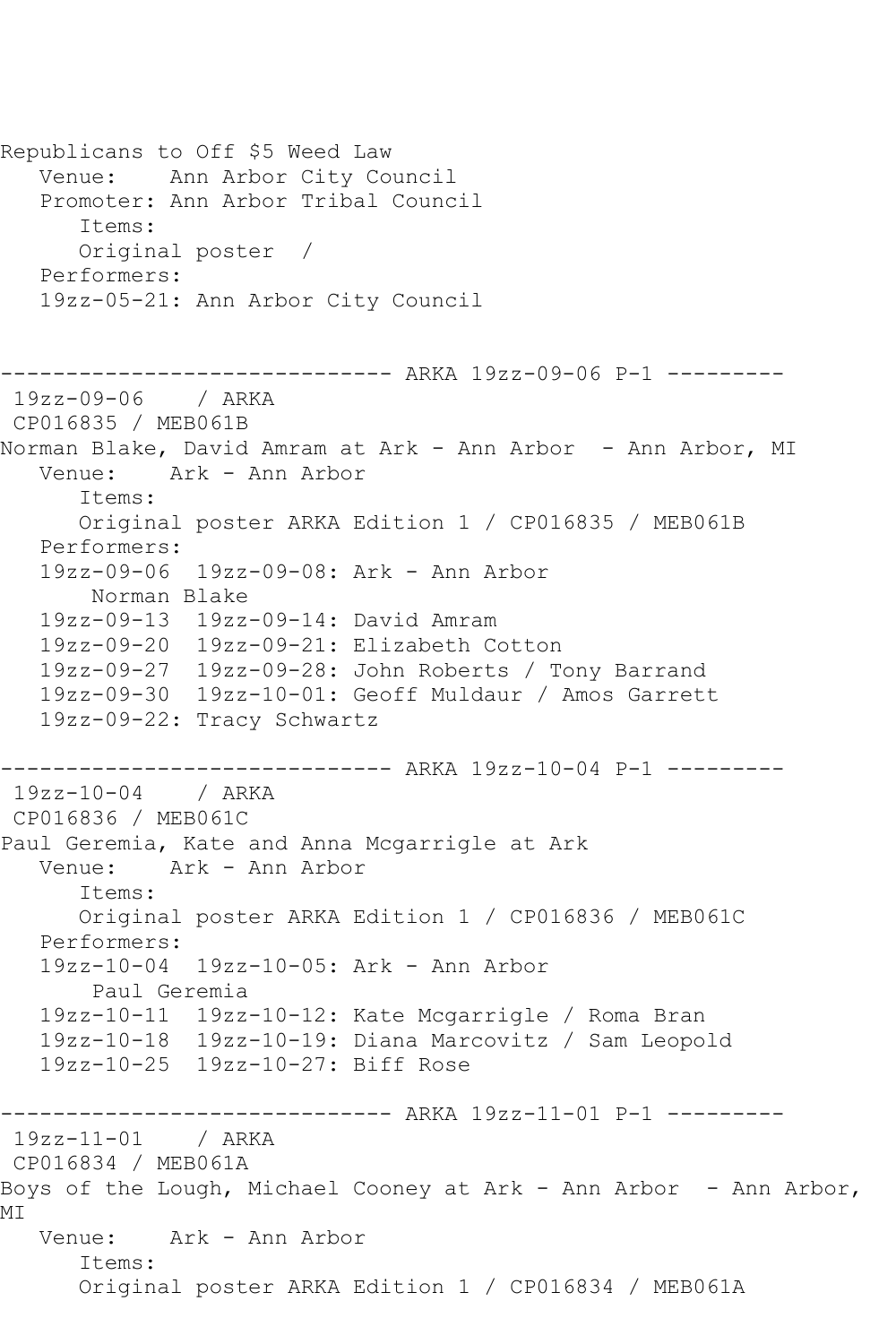Performers: 19zz-11-01 19zz-11-03: Ark - Ann Arbor Boys of the Lough 19zz-11-08 19zz-11-10: Michael Cooney 19zz-11-15 19zz-11-17: Andy Cohen / Spider John Koerner 19zz-11-20 19zz-11-21: Mike Seeger ------------------------------ 19zz-11-06 P-1 --------- 19zz-11-06- / CP013985 / MAH109 3-D Invisibles, Monarchs at Lab, Ann Arbor - Ann Arbor, MI Venue: Lab, Ann Arbor Items: Original poster Edition 1 / CP013985 / MAH109 Performers: 19zz-11-06-: Lab, Ann Arbor 3-D Invisibles / Monarchs / Patron Saints ------------------------------ ARKA 19zz-12-06 P-1 --------- 19zz-12-06 / ARKA CP016837 / MEB061D Leon Redbone, Saul Brodie at Ark - Ann Arbor - Ann Arbor, MI Venue: Ark - Ann Arbor Items: Original poster ARKA Edition 1 / CP016837 / MEB061D Performers: 19zz-12-06 19zz-12-07: Ark - Ann Arbor Leon Redbone 19zz-12-08: Saul Brodie 19zz-12-13 19zz-12-14: Owen Mcbride ------------------------------ 19zz-12-07 P-1 --------- 19zz-12-07 / CP017154 / MEB284 Fashion Show and Dance with Rare Quality at the Ann Arbor Inn Notes: NONE Venue: Ann Arbor Inn Items: Original poster Edition 1 / CP017154 / MEB284 Performers: 19zz-12-07: Ann Arbor Inn ------------------------------ ARKA 2000-01-11 P-1 --------- 2000-01-11 / ARKA CP019057 / XB005 Reunion: Commander Cody and his Lost Planet Airmen at Ark, Ann Arbor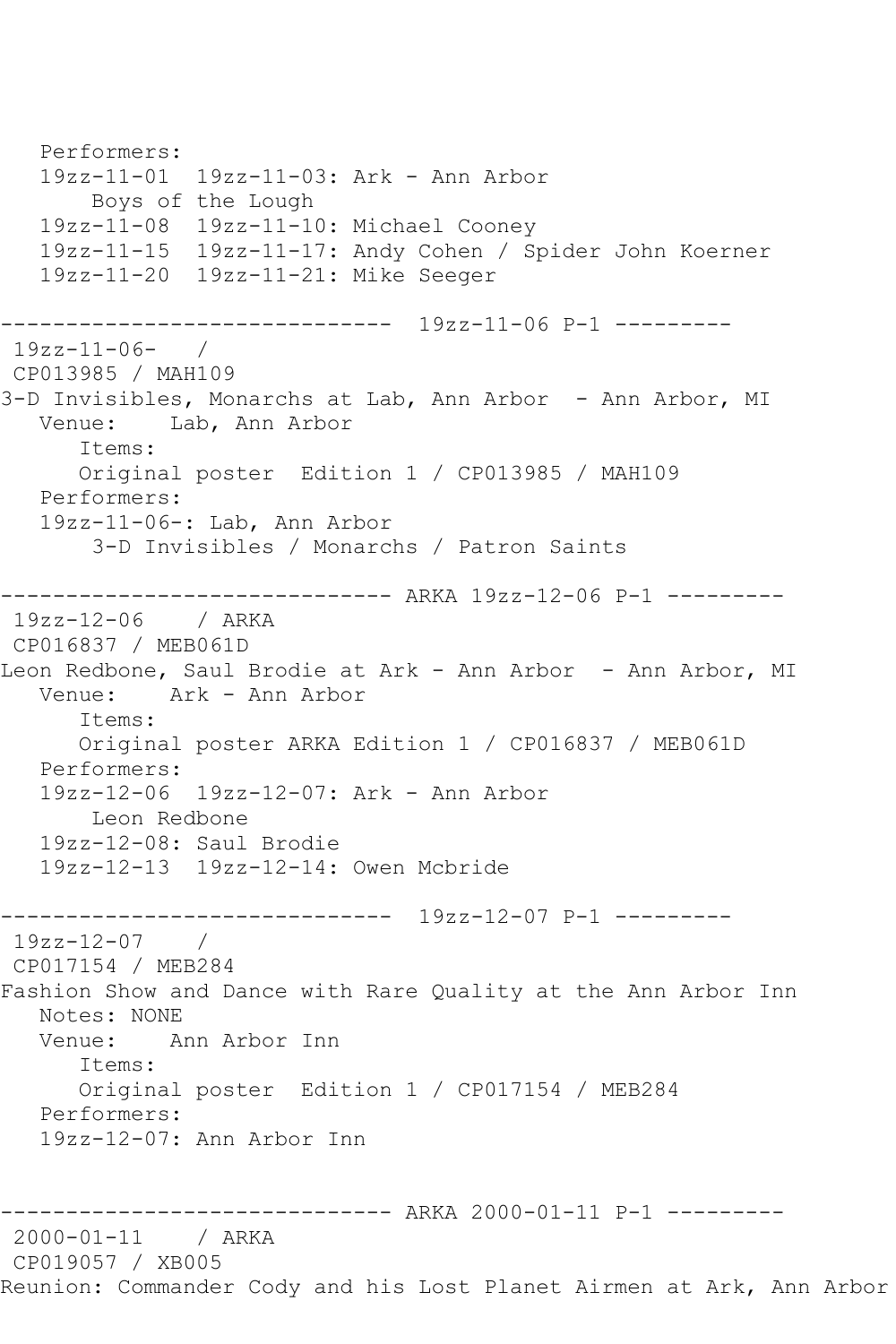Venue: Ark - Ann Arbor Items: Original poster ARKA Edition 1 / CP019057 / XB005 Performers: 2000-01-11 2000-01-12: Ark - Ann Arbor Commander Cody and his Lost Planet Airmen ------------------------------ ARKA-MA-2003 2000-02-27 P --------- 2000-02-27 / ARKA MA-2003 CP007629 / CP02873 Andre Williams, Lovemasters at Ark - Ann Arbor - Ann Arbor, MI Private Notes: Arminski Artist: Mark Arminski Venue: Ark - Ann Arbor Items: Original poster ARKA-MA-2003 / CP007629 / CP02873 Price: 20.00 Handbill ARKA-MA-2003 / CP008847 / CP04092 Price: 2.00 Performers: 2000-02-27: Ark - Ann Arbor Andre Williams / Lovemasters / Bootsey X / Freddie Fortune / Four-Gone Conclusions ------------------------------ -MA-2004 2000-02-27 P --------- 2000-02-27 / MA-2004 CP007630 / CP02874 John Prine, Maura O'Connell at Ark - Ann Arbor [Ann Arbor, MI] Private Notes: Arminski Artist: Mark Arminski Venue: Ark - Ann Arbor Items: Original poster -MA-2004 / CP007630 / CP02874 Price: 30.00 Handbill -MA-2004 / CP008848 / CP04093 Price: 2.00 Performers: 2000-02-27: Ark - Ann Arbor John Prine / Maura O'Connell ------------------------------ NONE P-1 --------- NONE / CP017023 / MEB153 Ann Arbor Rainbow Town at Ann Arbor Notes: Gary Grimshaw: I have never seen that. Venue: Ann Arbor Items: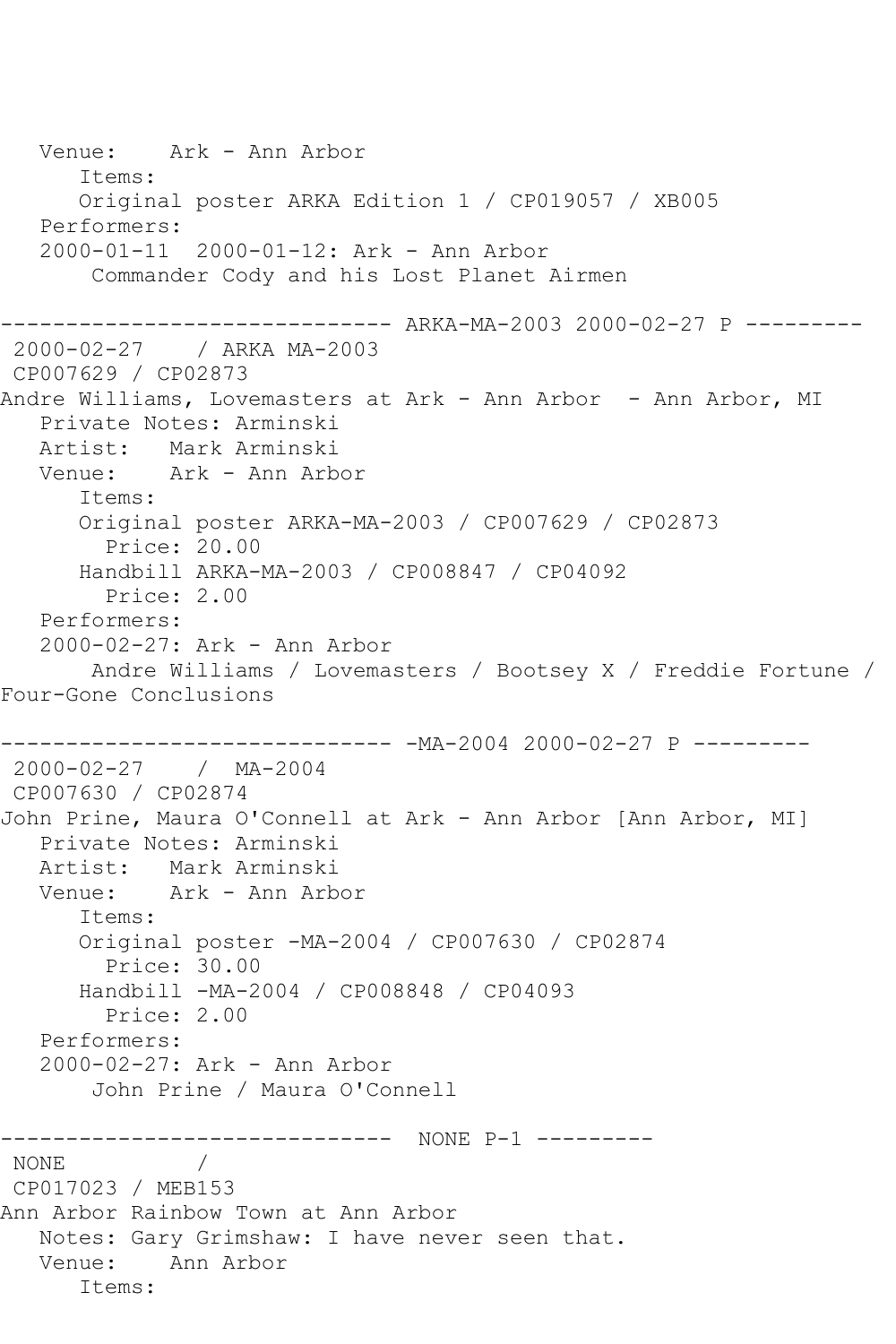Original poster Edition 1 / CP017023 / MEB153 Performers: NONE: Ann Arbor Ann Arbor Rainbow Town ------------------------------ NONE P-1 --------- NONE / CP016793 / MEB043B Rainbow Productions at Ann Arbor - Ann Arbor, MI Notes: Gary Grimshaw: This is my design, but it was modified by someone else. This happened about the time I moved to Detroit. Michael Erlewine: Would you have minded someone modifying your art or wouldn't you have cared? Gary Grimshaw: I wouldn't have cared. 43b,43c Gary Grimshaw: If was also used by WRIF, as window stickers. Artist: Gary Grimshaw Venue: Ann Arbor Items: Original poster Edition 1 / CP016793 / MEB043B Performers: NONE: Ann Arbor Rainbow Productions ------------------------------ NONE P-1 --------- NONE / CP017044 / MEB174 Marijuana at Ann Arbor Notes: Gary Grimshaw: This was by Greg Sobran. There were three of us that did different versions of it, with the same theme . Event: Re-Legalize Maijuana, Michigan Marijuana Initiative, Ann Arbor<br>Artist: Greg Sobran Venue: Ann Arbor Items: Original poster Edition 1 / CP017044 / MEB174 Original poster Edition 1 / CP021969 / XP052 / CP014267 / marm071 Performers: NONE: Ann Arbor Marijuana ------------------------------ NONE P-1 ---------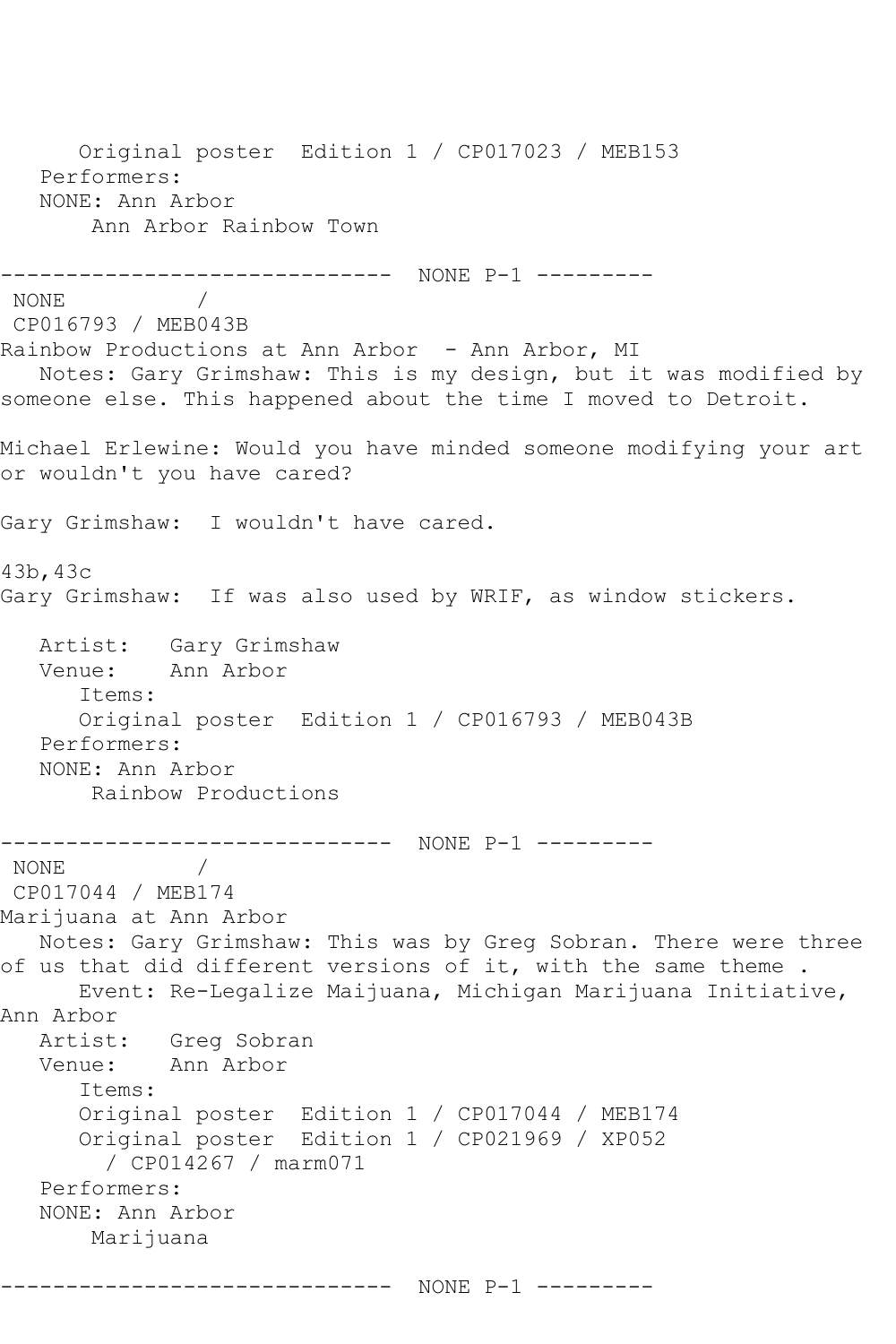NONE / CP006179 / CP01428 WNRZ at Ann Arbor - Ann Arbor, MI Notes: Gary Grimshaw: I really liked WNRZ. I used to go on there and talk all the time. Private Notes: Grimshaw Artist: Gary Grimshaw Venue: Ann Arbor Items: Original poster Edition 1 / CP006179 / CP01428 Postcard Edition 1 / CP010133 / CS05227 Performers: NONE: Ann Arbor WNRZ ------------------------------ zzzz-zz-zz P -------- zzzz-zz-zz / CP030051 / NB10110 Magicveil Light Show Business Card, Ann Arbor Artist: Jerry Younkins Venue: Ann Arbor Items: Original poster / CP030051 / NB10110 Performers: zzzz-zz-zz: Ann Arbor Butch Runkis ------------------------------ zzzz-zz-zz H -------- zzzz-zz-zz / CP044285 Vote Today! David Sincalir for City Council, Human Rights Party Venue: Ann Arbor Items: Handbill / CP044285 Handbill / CP044286 Performers: zzzz-zz-zz: Ann Arbor David Sinclair / Benita Kaimowitz ------------------------------ zzzz-zz-zz H -------- zzzz-zz-zz / CP044289 Tired of It? City Council Is To Blame! Ann Arbor Event: Demonstrate for a Public Hearing on the Ann Arbor Police Department